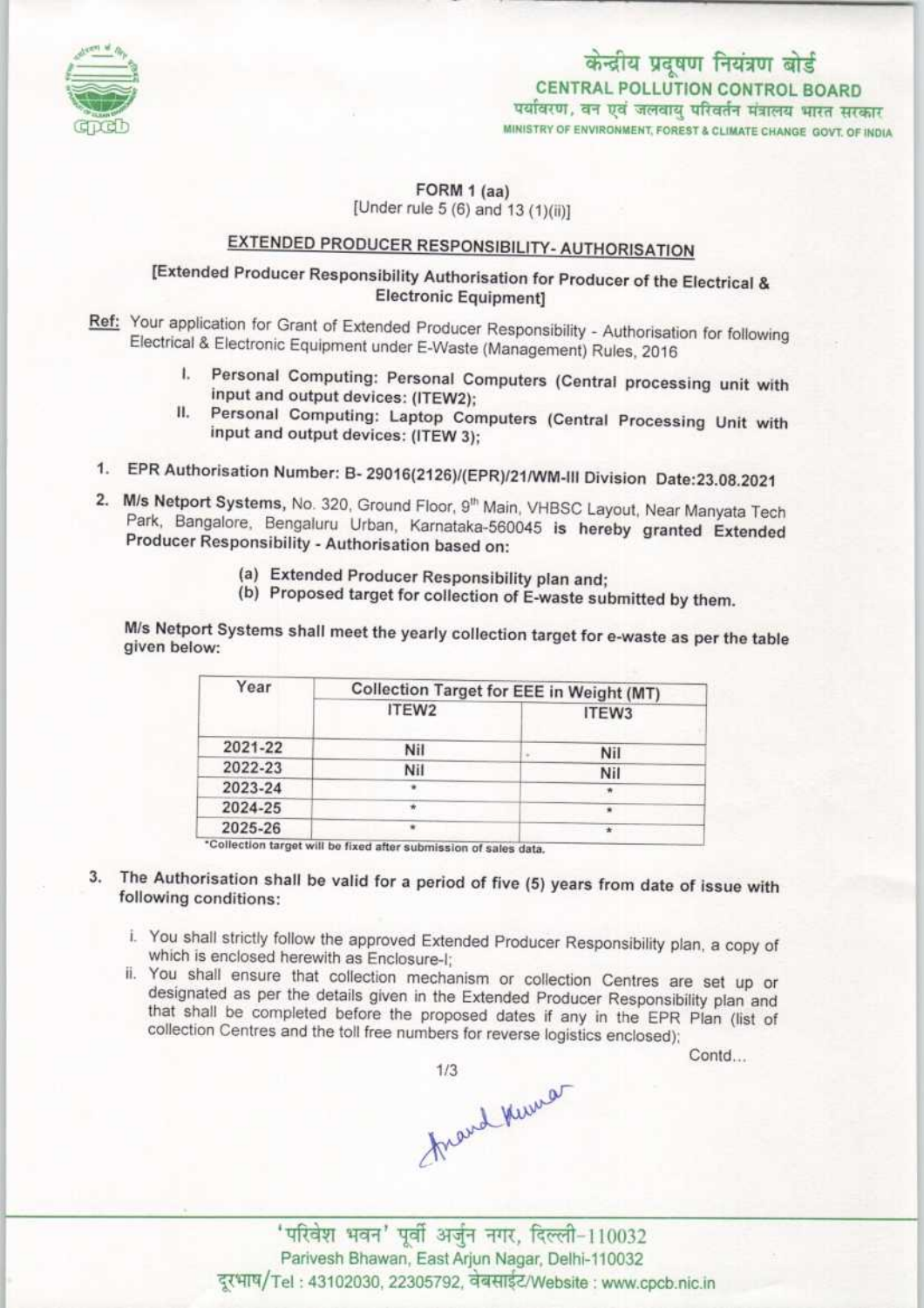

From pre page...

- iii. You shall ensure that all the collected e-waste is channelized to your Dismantler/Recycler M/s Greenzon Recycling having its registered office at R-30, UPSIDC, industrial Area. Sikandrabad, Up-203205 and records shall be maintained at recycler/dismantler and your end;
- iv. You shall maintain records, in Form-2 of these Rules, of e-waste and make such records available for scrutiny by Central Pollution Control Board;
- v. You shall file annual returns in Form-3 to the Central Pollution Control Board on or before 30th day of June following the financial year to which that returns relates.

#### vi. General Terms & Conditions of the Authorisation:

- a.The authorisation shall comply with provisions of the Environment (Protection) Act, 1986 and the E-waste (Management) Rules.2016 made there under;
- b.The authorisation or its renewal shall be produced for inspection at the request of an officer authorised by the Central Pollution Control Board;
- c.Any change in the approved Extended Producer Responsibility plan should be informed to Central Pollution Control Board within 15 days on which decision shall be communicated by Central Pollution Control Board within sixty days;
- d. It is the duty of the authorised person to take prior permission of the Central Pollution Control Board to close down any collection centre/points or any other facility which are part of the EPR plan;
- e. An application for the renewal of authorisation shall be made as laid down in subrule (vi) of rule of 13(1) the E- Waste (Management) Rules, 2016;
- f. The Board reserves right to cancel/amend/revoke the authorisation at any time as per the policy of the Board or Government.

#### vii. Additional Conditions: -

- a) That the applicant will submit annual sales data along with annual returns;
- b)That the applicant has to ensure that the addresses of collection points provided by them in their EPR Plan are correct and traceable and the collection points/centres are functional;
- c) That the applicant will submit revised application for grant of EPR Authorisation in case of applicant adding/changing PRO or changing its EPR Plan;

 $2/3$ 

Contd...

Araual Kunser